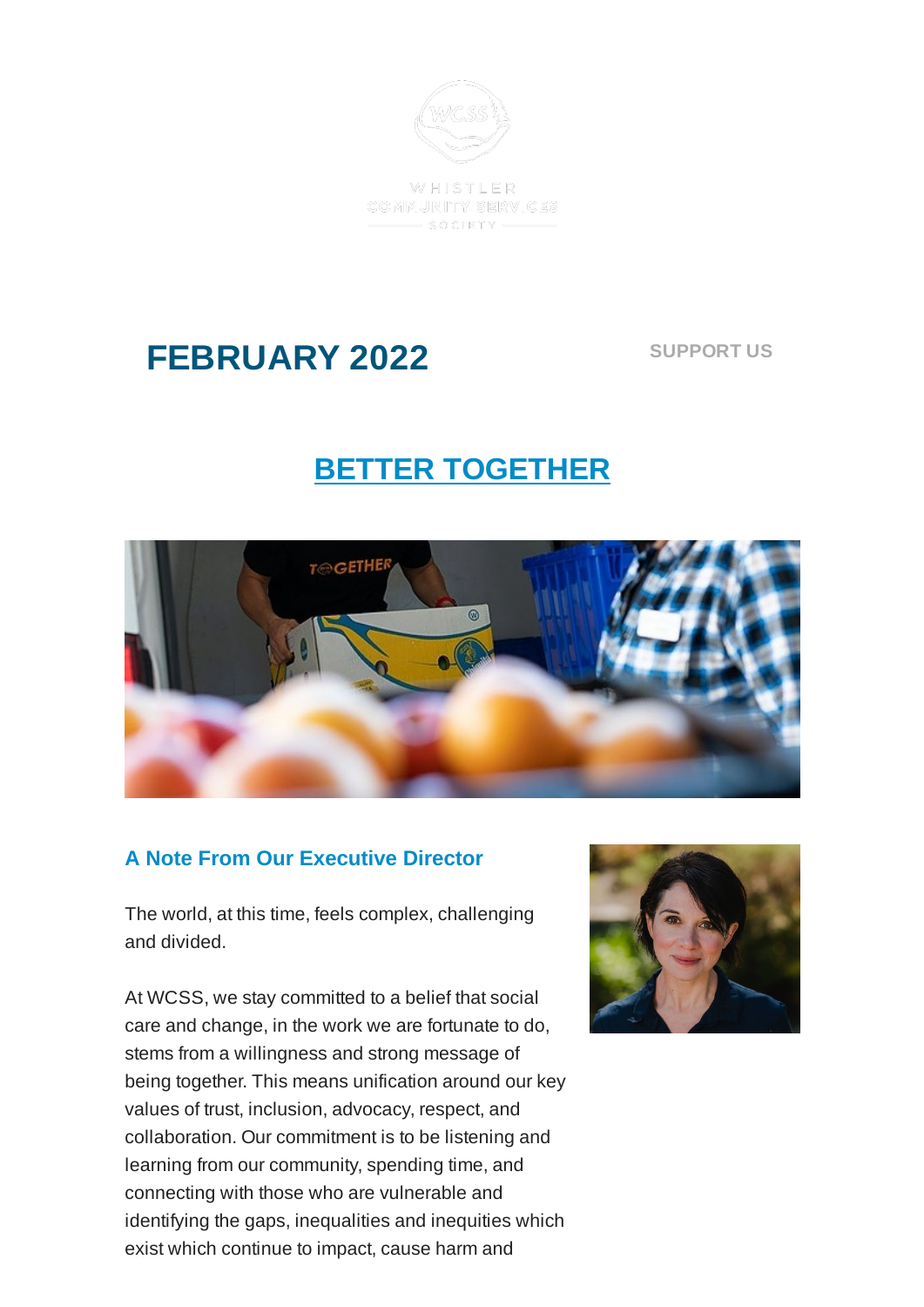underserve people. This all requires a willingness to show compassion, fairness, and kindness even at times when the world feels angry and scary.

Our team's intent is to continue to foster a strong sense of belonging for every individual we meet, as they enter every part of our building, services, programs places and spaces. Our greatest goal is to not wait for those people to come to us but a strong commitment to meet them where they are at. With that comes a desire and willingness to implement and foster ideas that may not have been done before, or considered previously because they now seem more urgent, more critical, and more necessary.

Many of us started to feel the effects of these angry, scary times and they can't not impact our life, daily work, our interaction with others and are overall community. To create hope and uplift our spirits our team this week reflected on the quote "It can be overwhelming to experience, witness, take in all the injustices of the moment: the good news is they are all connected. So if your little corner of work involves pulling at the threads, you're helping to unravel the whole cloth." At WCSS, we believe and are fortunate to continue to do the work that continues to pull at those threads and along the way start stitching a new blanket.

With Gratitude and a hopeful heart, Jackie

Philidin

#### **Activate and Connect**

Calling all Whistler seniors - join us for Activate and Connect, a series of monthly gatherings that bring our community together. Working with Whistler's Mature Action Community, this is a space to gather and make connections, take part in free drop-in creative and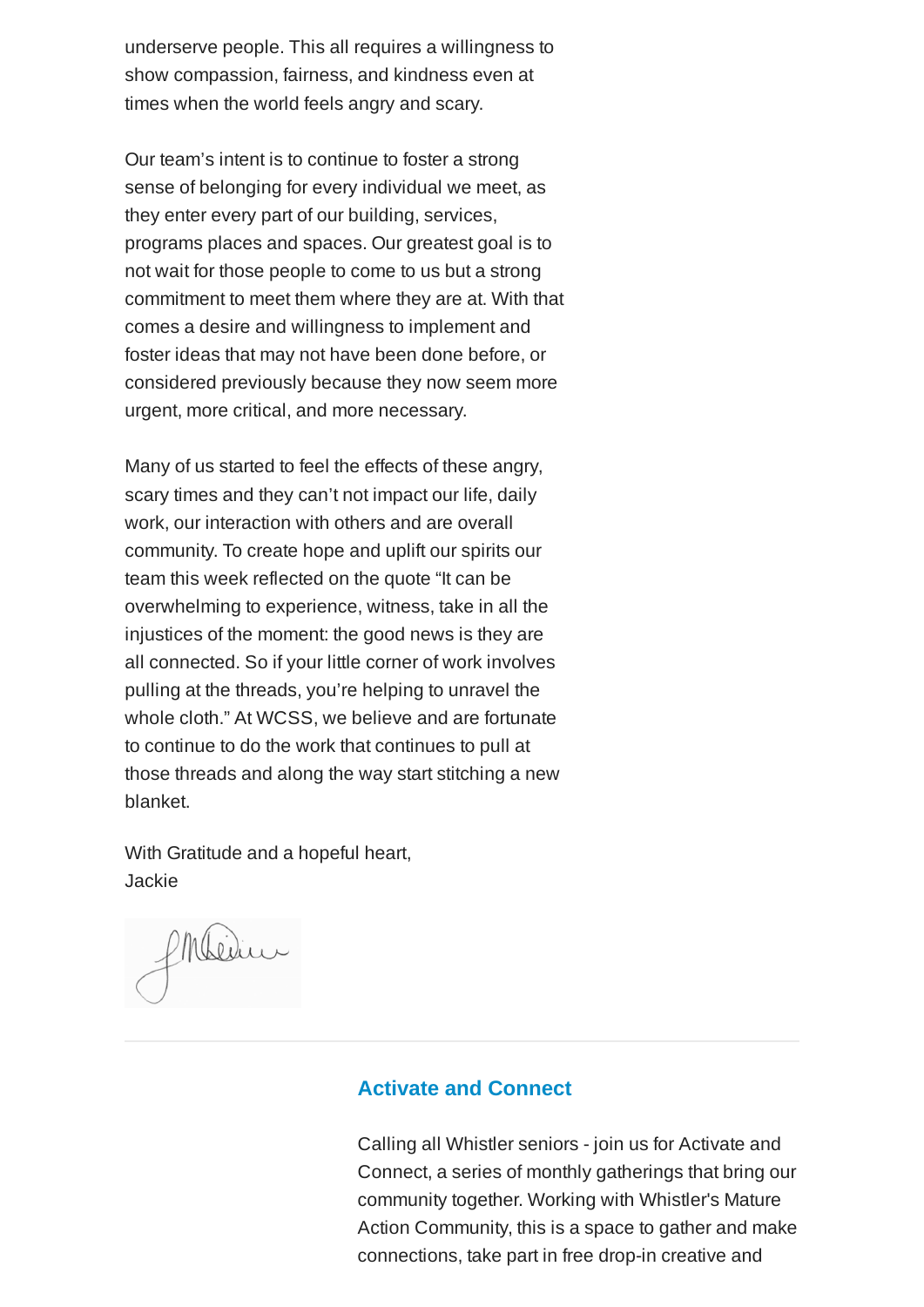

physical activities, or listen to guest speakers on topics related to health, nutrition, finance, law.

**More [Information](https://mywcss.org/mental-and-emotional-health/activate-and-connect)**

### **Maker Space Is Now Open**

Our new Maker Space is now open and available to all tool library members at the Re-Use-It (RBI) Centre. Short on space for that next project? Need a work space to make repairs? The Maker Space at RBI is the spot for you. Connect with our team in Function Junction to learn more.



**Contact [Re-Build-It](https://mywcss.org/social-enterprises/re-build-it-centre)**



### **Learning Through Black History Month**

Here at WCSS our team is always looking at how to learn in meaningful ways. This Black History Month, we learned through the arts, and would like to share some of the ways we recognized Black heritage and culture.

Some of us spent time reviewing and diving into a book list compiled by Ryan Patrick at CBC - a list highlighting seven Black Canadian writers who are making their mark.

Others found that CBC has also assembled a wonderful library, using various types of media, called "Being Black In Canada" - a wonderful collection of stories and analysis to stoke our collective learning.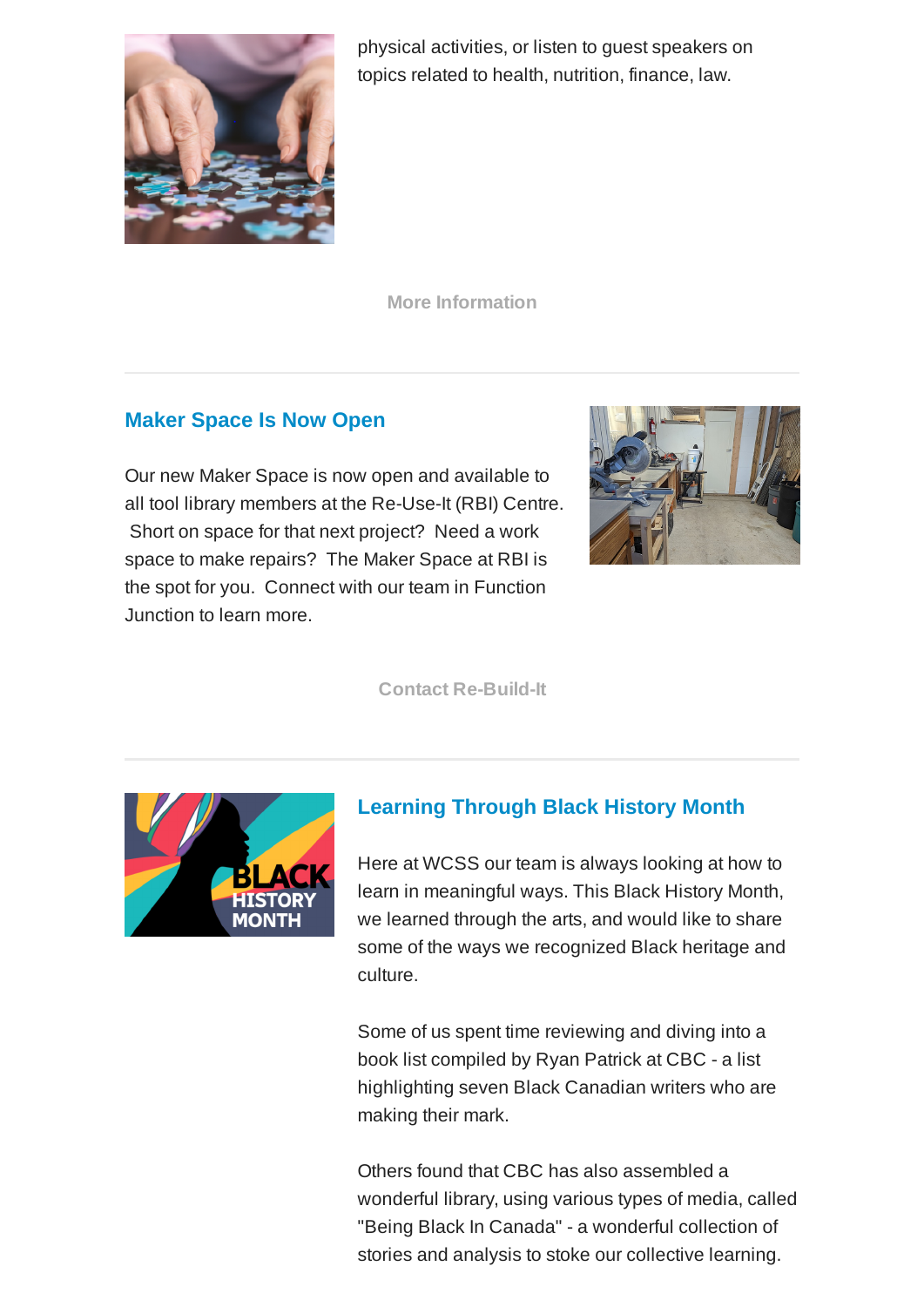#### **Outreach NEW Extended Hours!**

Our Outreach team is now available for appointments until 6pm Monday through Saturday every week. We are always searching for ways to connect with new and existing clients as best we can - these extended hours allow for more flexibility to seek support.



**Connect with [Outreach](https://mywcss.org/contact-outreach)**



#### **Getting To Know Us**

This month we have the distinct honour of introducing you to one of our many valuable volunteers here at WCSS. Meet Ophra:

1. **How long have you been volunteering at WCSS?**: I have been volunteering 5-6 yrs at food bank, I think.

2. **Why did you choose to volunteer at WCSS?**: I was looking for another place where I could be of service to my community.

3. **What do you like best about volunteering at WCSS?**: Feeling useful. Serving my community. Maybe changing the whole world is daunting, but we can make a difference in our little corner. Also, I've met many wonderful people through volunteering.

4. **Where else have you volunteered in the community?**: I volunteered at the women's Center for a few years teaching yoga classes. I've also taught yoga for seniors @ WCSS and taught craft workshops. Also taught cooking classes for AWARE